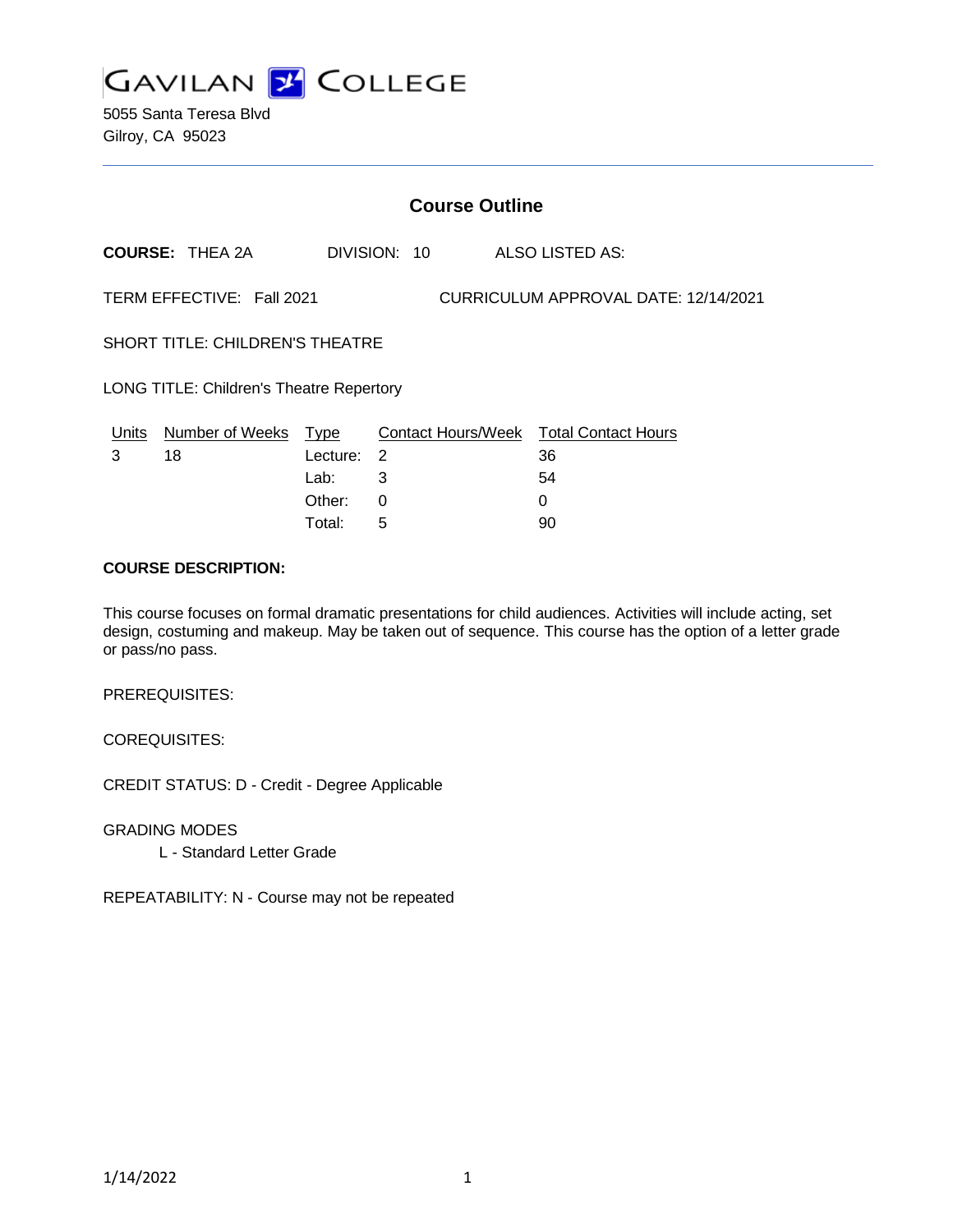SCHEDULE TYPES:

- 02 Lecture and/or discussion
- 03 Lecture/Laboratory
- 04 Laboratory/Studio/Activity
- 047 Laboratory LEH 0.7
- 05 Hybrid
- 71 Dist. Ed Internet Simultaneous
- 72 Dist. Ed Internet Delayed
- 73 Dist. Ed Internet Delayed LAB
- 737 Dist. Ed Internet LAB-LEH 0.7

## **STUDENT LEARNING OUTCOMES:**

By the end of this course, a student should:

- 1. Communicate using the language and tools of Theatre including collaborating as a team.
- 2. Create, rehearse and perform a character in a live theatrical production for school/public performances.

## **COURSE OBJECTIVES:**

By the end of this course, a student should:

1. Discuss the purposes and processes of developing theatre for youth and young audiences. (lecture)

2. Explore devising and adapting stories, acting styles and techniques, and production design. (lab and lecture)

3. Perform a production for elementary school populations. (lab)

## **CONTENT, STUDENT PERFORMANCE OBJECTIVES, OUT-OF-CLASS ASSIGNMENTS**

Curriculum Approval Date: 12/14/2021

**LECTURE CONTENT:**

4 HRS

Content: TOPIC: Introduction to Theme/Stories for this production.

Student Performance Objectives: Master storytelling skills for performance.

6 HRS

Content: TOPIC: Improvisation as a means to create script. TOPIC: Set Design: Reading a script like a set designer.

Student Performance Objectives: Discuss the importance of improvisation as a means to script writing. Identify the type of space needed for the play.

4 HRS

Content: TOPIC: Creation of finished script.

Student Performance Objectives: Explain the importance of editing.

6 HRS

Content: TOPIC: Rehearsals of play. TOPIC: Costuming and makeup.

Student Performance Objectives: Discuss the keys that are important for play rehearsals. Examine the types of costumes and makeup that are needed for the play.

10 HRS

Content: TOPIC: School Performances of Children's Production.

Student Performance Objectives: Describe techniques for memorizing blocking and lines.

3 HRS

Content: TOPIC: Public Performance.

Student Performance Objectives: Evaluate each performance and determine where improvements can be made.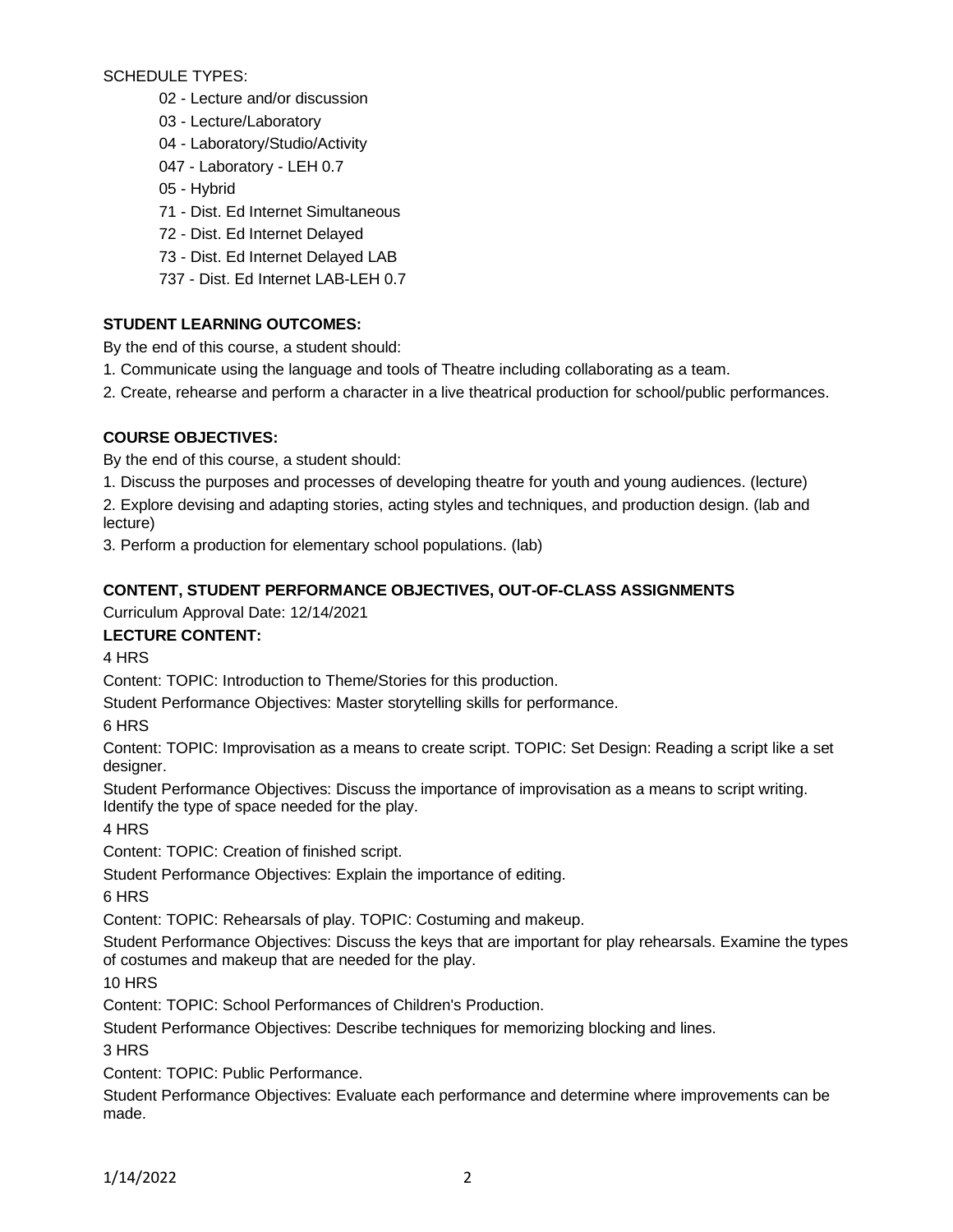1 HR

Content: TOPIC: Post-Production evaluation and self critique.

Student Performance Objectives: Articulate the differences in Theatrical styles and modes of production. 2 HRS

Final

# **LAB CONTENT:**

## 6 HRS

Content: TOPIC: Introduction to Theme/Stories for this production.

Student Performance Objectives: Demonstrate storytelling skills for performance.

9 HRS

Content: TOPIC: Improvisation as a means to create script. TOPIC: Set Design: Reading a script like a set designer.

Student Performance Objectives: Utilize improvisational skills. Demonstrate practical knowledge of script writing. Explore the type of space needed for the play.

6 HRS

Content: TOPIC: Creation of finished script.

Student Performance Objectives: Utilize class exercises to create a finished script.

9 HRS

Content: TOPIC: Rehearsals of play. TOPIC: Costuming and makeup.

Student Performance Objectives: Demonstrate the skills required for play rehearsals. Select and apply the types of costumes and makeup that are appropriate for the play.

15 HRS

Content: TOPIC: School Performances of Children's Production.

Student Performance Objectives: Memorize all blocking and lines for each play, public and school performance.

4 HRS

Content: TOPIC: Public Performance.

Student Performance Objectives: Participate in public performances. Perform original play for audiences. 3 HRS

Content: TOPIC: Post-Production evaluation and self critique.

Student Performance Objectives: Participate in evaluation and self critique of play performances.

2 HRS

Final

## **METHODS OF INSTRUCTION:**

Lecture and discussion. Demonstration of various activities to be covered. Student participation and collaboration.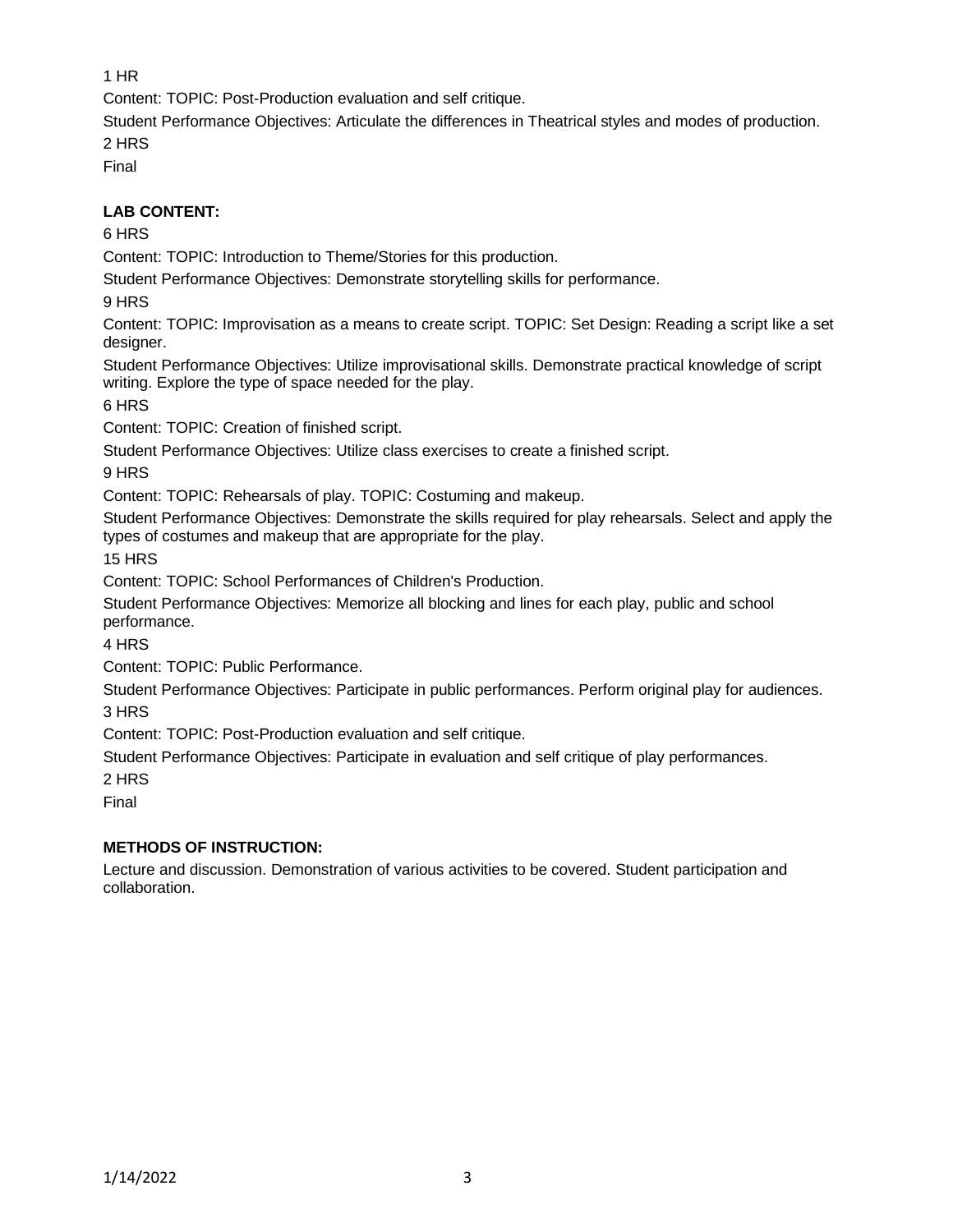### **OUT OF CLASS ASSIGNMENTS:**

Required Outside Hours 10 Assignment Description Assignment: Reading + written summary pages for each story/chapter.

Required Outside Hours 15 Assignment Description Assignment: Form script groups to draft texts from improvisations. Draft initial scripts from class exercises.

Required Outside Hours 10 Assignment Description Assignment: Editing of Final script.

Required Outside Hours 37 Assignment Description Assignment: Memorize all blocking and lines for each play. Assignment: 10-14 performances at Gavilan for Elementary School audiences and public performance.

#### **METHODS OF EVALUATION:**

Skill demonstrations Evaluation Percent 50 Evaluation Description 35% - 50% Projects: Storytelling, theatre games, puppetry and one-act play. They will be evaluated by students in the class as well as the instructor.

Other methods of evaluation Evaluation Percent 40 Evaluation Description 30% - 50% Student participation required in performances.

Writing assignments Evaluation Percent 10 Evaluation Description 10% - 20% Summary pages. Draft text/script.

### **REPRESENTATIVE TEXTBOOKS:**

Not One Damsel in Distress: Heroic Girls from World Folklore, Jane Yolen, Susan Guevara, HarperCollins, 2018.

ISBN: 1328900207

Rationale: Each year we use a different collection of stories to create our original production.

12 Grade Verified by: Publisher

Lab Textbook: Not One Damsel in Distress: Heroic Girls from World Folklore by Jane Yolen and Susan Guevara well also be used for the lab portion of the course as well as each year the theatre program makes up a new lab manual, based on the plays that will be performed. It includes stories, folk songs and basic theatre information.